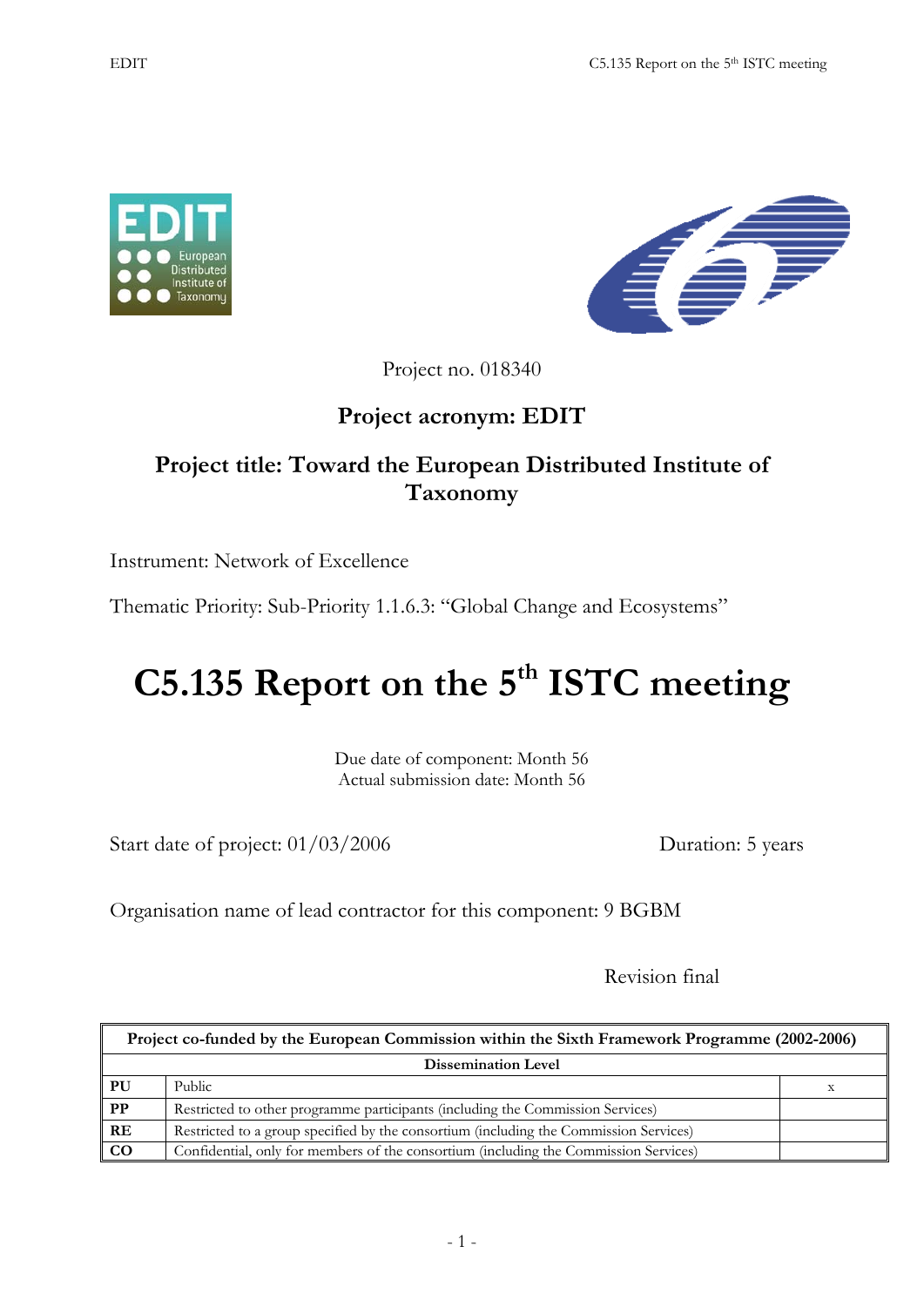

#### EUROPEAN DISTRIBUTED INSTITUTE OF TAXONOMY (EDIT)

### WP5: Internet Platform for Cybertaxonomy

#### **INFORMATION SCIENCE & TECHNOLOGY COMMISSION (ISTC)**

#### **5th meeting, minutes**

 $12:30 - 17:00$  October  $7<sup>th</sup>$  & 09:30 – 15:00 October  $8<sup>th</sup>$ , 2010

Botanic Garden and Botanical Museum Berlin-Dahlem, Freie Universität Berlin, Königin-

Luise-Str. 6-8, D-14195 Berlin, Germany

**Present: ISTC-Members:** CBS, Utrecht: Gerrit Stegehuis; CUB, Bratislava: Eduard Stloukal; FUB-BGBM, Berlin: Anton Güntsch; HNHM, Budapest: Miklós Rajczy; IBSAS, Bratislava: Matus Kempa (for Karol Marhold); MNCN-CSIC, Madrid: Mary Luz Peñacoba , Javier Moralo; MNHN, Paris: Simon Chagnoux, Henri Michiels; MOBOT, St. Louis: Chuck Miller; NBGB, Meise: Jean van Onacker; NHML, London: Adrian Smales; NNM, Leiden: Jeroen Creuwels (for Marian van der Meij); RBG Edinburgh: Martin Pullan; RBG Kew: Mark Jackson; RBINS, Brussels: Cathy Emery (for Eric Danon); RMCA, Tervuren: André de Mûelenaere; UVA, Amsterdam: Yde de Jong; **CETAF-Members:** Zoologisches Forschungsmuseum Alexander König, Bonn: Klaus Riede; Natural History Museum, Tartu: Urmas Köljalg; Museum für Naturkunde Wien: Heimo Rainer.

**Apologies:** FUB-Informatics, Berlin: Robert Tolksdorf; IBSAS, Bratislava: Karol Marhold (represented); MfN, Berlin: Andreas Hammer; NNM, Leiden: Marian van der Meij (represented); RBINS, Brussels: Eric Danon (represented); UPMC/MNHN, Paris: Régine Vignes-Lebbe (apologies);

**Reports** Andreas Müller, Niels Hoffmann, Andreas Kohlbecker (EDIT, BGBM, Berlin); Patricia Mergen (RMCA, Tervuren)

**Chair:** Walter Berendsohn; **Minutes:** Agnes Kirchhoff.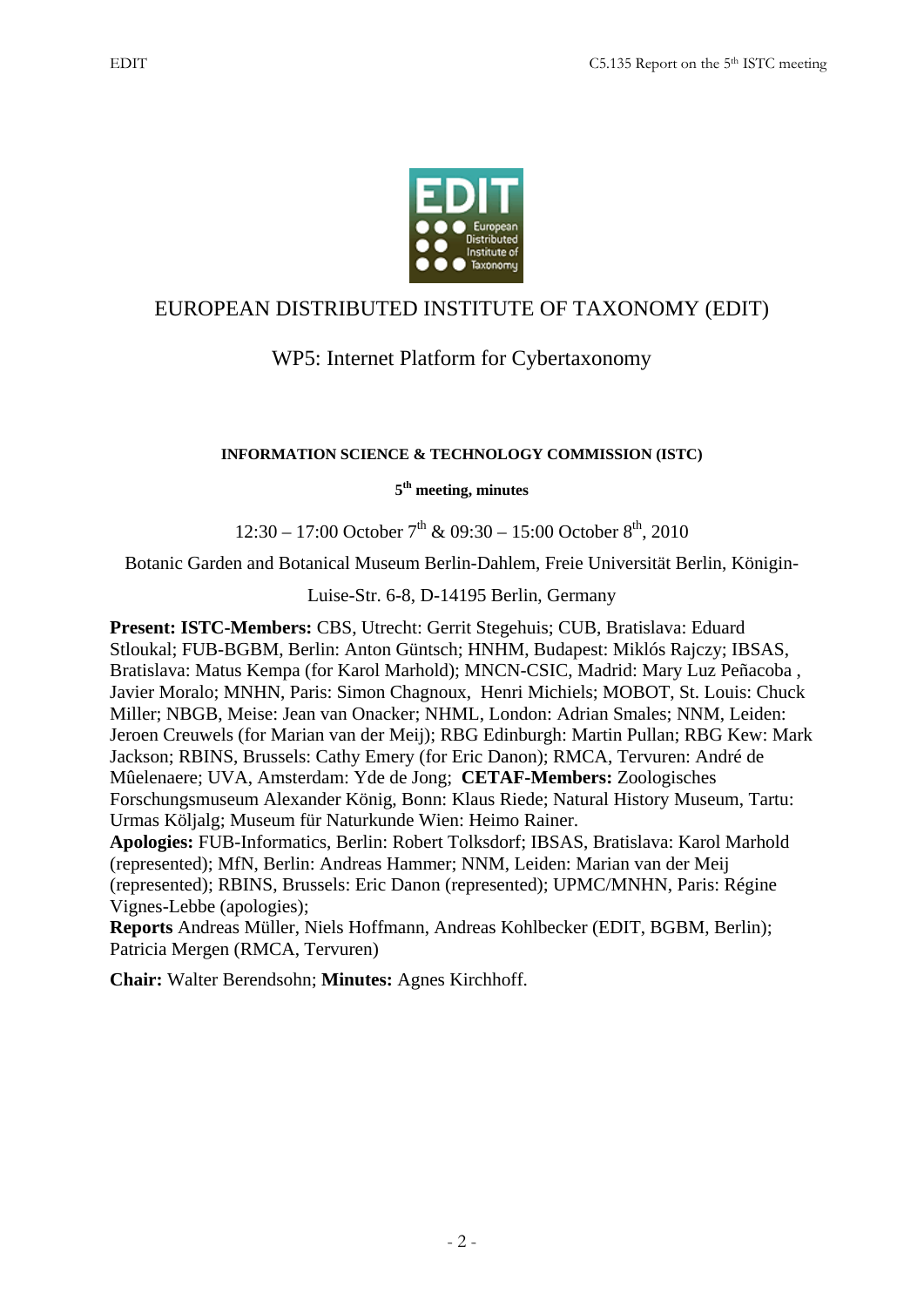#### **Day 1**

#### **1. Welcome, introduction of participants**

#### **2. Agenda**

No additions to the agenda

## **3. Version 3 of the Internet Platform for Cybertaxonomy**

#### **Introduction**

Walter Berendsohn introduced the EDIT project and the current state of work package 5 developments.

Anton Güntsch gave an introduction to the following life demonstration session of the platform components and the technical background of the platform architecture and modules.

#### **Platform components in action (demonstration) (Niels Hoffmann, Andreas Kohlbecker, Andreas Müller)**

The demonstration showed a complete setup of a rich biodiversity information portal for the genus Cichorium using the EDIT platform including

- Taxonomic Editor: setup and data input
- Data Portal: setup and configuration
- integration of images, occurrence data, geo services, external links
- demonstration of import-export procedures
- specimen explorer
- integration of structured descriptive data (example delta access)

**Discussion**: Portal: The data are not directly editable in the Portal but via EDITor. Alternative solutions are given in CATE. Only matching classifications can be imported, different classifications are marked up for revision.

The CDM website for standard setups (http://wp5.e-taxonomy.eu/cdm-setups/) gives download instructions for three scenarios (individual, group, and community installation). The installations are running on different operating systems (preferably Linux). Various database management systems can be used as well; successfully tested were MySQL, PostgreSQL and H2. MS SQL-Server will probably need some tweaking.

Data imports: existing taxonomic data can be imported via TCS, Excel, ABCD, and SDD. Darwin Core Archive format should also be implemented.

#### **Looking under the hood (technical background of the platform tools)**

#### **CDM library as info broker, import-export capabilities**

Andreas Müller presented the architecture of the CDM library, interaction of the platform modules, import/export functions as well as new applications and developments.

#### **Print format and output workflows**

Niels Hoffmann explained functions and interactions of the CDM web service, XSLT and CDM print workflow and printable schemas.

#### **Bibliographic data workflows: ViTaL and GRIB**

Andreas Kohlbecker gave an overview of the workflow of Bibliographic data in the EDIT platform by means of the Virtual Taxonomic Library (ViTaL) and the Global Reference Index to Biodiversity (GRIB).

#### **GeoPlatform**

Patricia Mergen presented Map Viewer, MapRest Services and the upload of shape files as services of the GeoPlatform and illustrated their visualisation capabilities. She also referred to the requirements for mirroring.

**Discussion:** Sustainability and maintenance: the development team in Berlin will continue beyond the funded EDIT project phase in the context of other projects, the system will be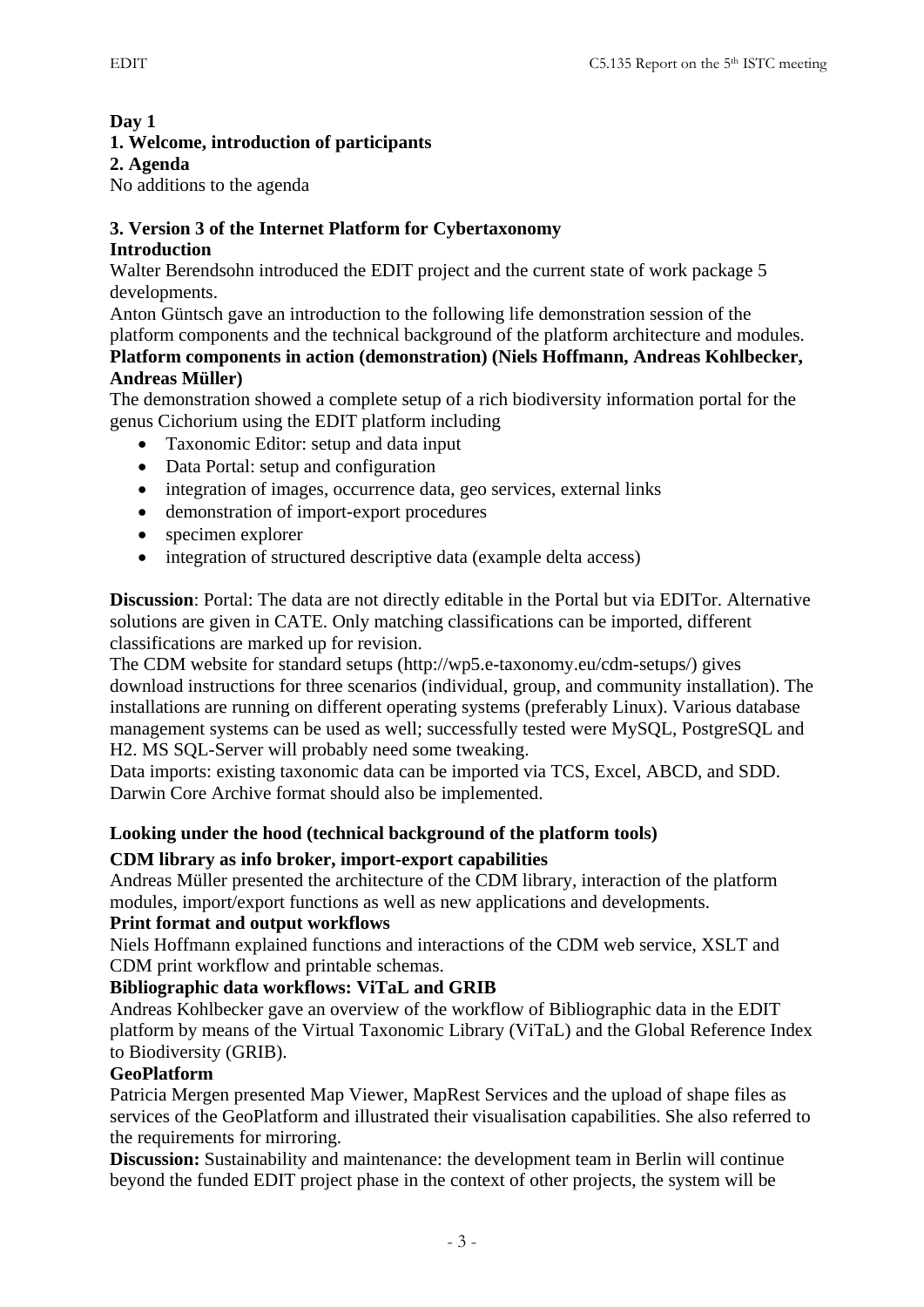supported at least for the next 5 years. The geo-tools will be maintained at RMCA. The geodata are hosted only temporarily, sensible data will not be saved. Currently security issues are discussed with the installation of CSSO.

Print output: User configurable XSLT transformations (selecting elements and data domains) will not be achieved until the end of the EDIT project.

#### **Day 2**

#### **Results of User testing**

Martin Pullan explained the principles of structured usability testing, presented the results of the testing of the EDITor and showed the workflow of use case driven modelling. **Discussion:** As a result of the usability testing of the EDITor a more formalised developing and testing was demanded. The project started based on several prototypes. The close and direct contact to the exemplar groups led to a permanent user input but there was a lack of specification and documentation. The software development should have been more focussed on the use case prototype cycle. The participants discussed problems of communication within software projects, several possible approaches of software development and revolutionary against evolutionary models.

It will be a future task of the ISTC to make the EDIT Platform software more visible. The outcomes of EDIT and SYNTHESYS should be discussed in the ISTC.

#### **4. Platform perspectives beyond the EDIT project period**

#### **New projects**

Walter Berendsohn introduced new and existing projects which use or will use EDIT platform components: Vibrant, i4Life, e-monocots, e-floras initiative, PESI, LifeWatch Infrastructure. In addition, the BGBM submitted several project proposals to the German Science Foundation as well as the Federal Ministry of Education and Science.

Presently, projects have a strong botanical focus, but new projects will also include zoological exemplar groups.

Descriptive data: Xper2 will be integrated into the EDIT Platform,

The Geo Platform will be further developed beyond EDIT by the participating institutions

#### **Platform integration / interfacing at member institutions**

The overall goal is to develop the platform into a joint international open source initiative. Therefore an assessment of investments is to be done to make an institution part of the Platform development. Walter Berendsohn suggested to provide a list of requirements and a cost plan for the setup and management of the CDM platform site first and to discuss it within the IT department of the institution and with the respective directorate. Walter Berendsohn should be informed, if an institution is willing to take on responsibilities for a platform component. A schedule for the next months will be setup.

#### **5. Future role and procedures of the ISTC**

#### **A consolidated ISTC for all CETAF related projects - MoU ISTC**

**Discussion**: The wording of the MoU was changed at some points, definitions of goals were discussed, and included into a new version of the MoU. It was decided that a clear work programme will be a task for the next years. A programme will not be attached to the MoU due to the rapidly changing IT developments.